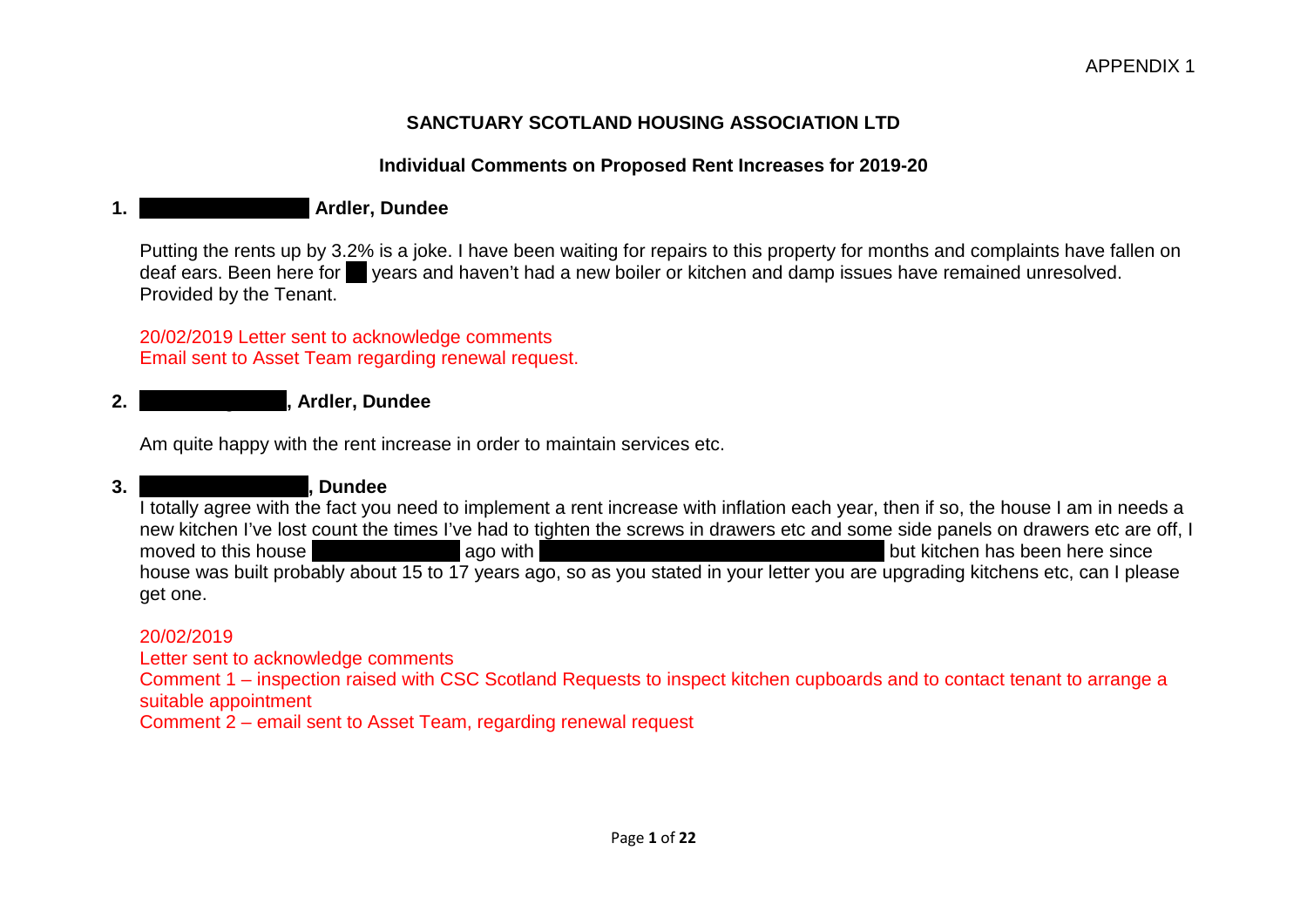# **4. Carbrain, Cumbernauld G67 2**

I do not agree with proposed rent increase. I am not happy with repairs service of Sanctuary Scotland. I am waiting second year for fixing my sky window which is not insulated. This problem already increased my gas bills because the loss of heat. I have been waiting 4 months for fixing water leakage in kitchen which resulted very bad damp on the wall and floor.

. I would like to assure that I was calling so many times with complaints but nothing work.

Called tenant and arranged for maintenance surveyor to inspect issues she mentions in comments. Tenant happy with this outcome

suffering anxiety and depression because of this situation. I have 2 children and I am concerned about their health in this

# **5. Torage Road, Carbrain, Cumbernauld G67 2**

Rent going up too much. Wait for repairs is ridiculous.

Attempted contact with tenant, letter sent to acknowledge and request visit to discuss further.

#### **6. Donald Aberdeen**

This is outrageous. We pay a very high rent as it is, it'll soon be the same as private rent, and the services we receive are definitely not worth the increase every year since we moved in **5 ago.** Even simple things like clean landings or repair services are non existing. Not a single repair has been done to our satisfaction; (landing) windows are always dirty. You put unnecessary burden on people in social housing, and I don't see how this increase will benefit services we receive from Sanctuary.

22/03/19 – phoned tenant but no answer. Left a message to phone back. Acknowledged the comments.

**7. Gleneagles Lands C** 

Everything fine.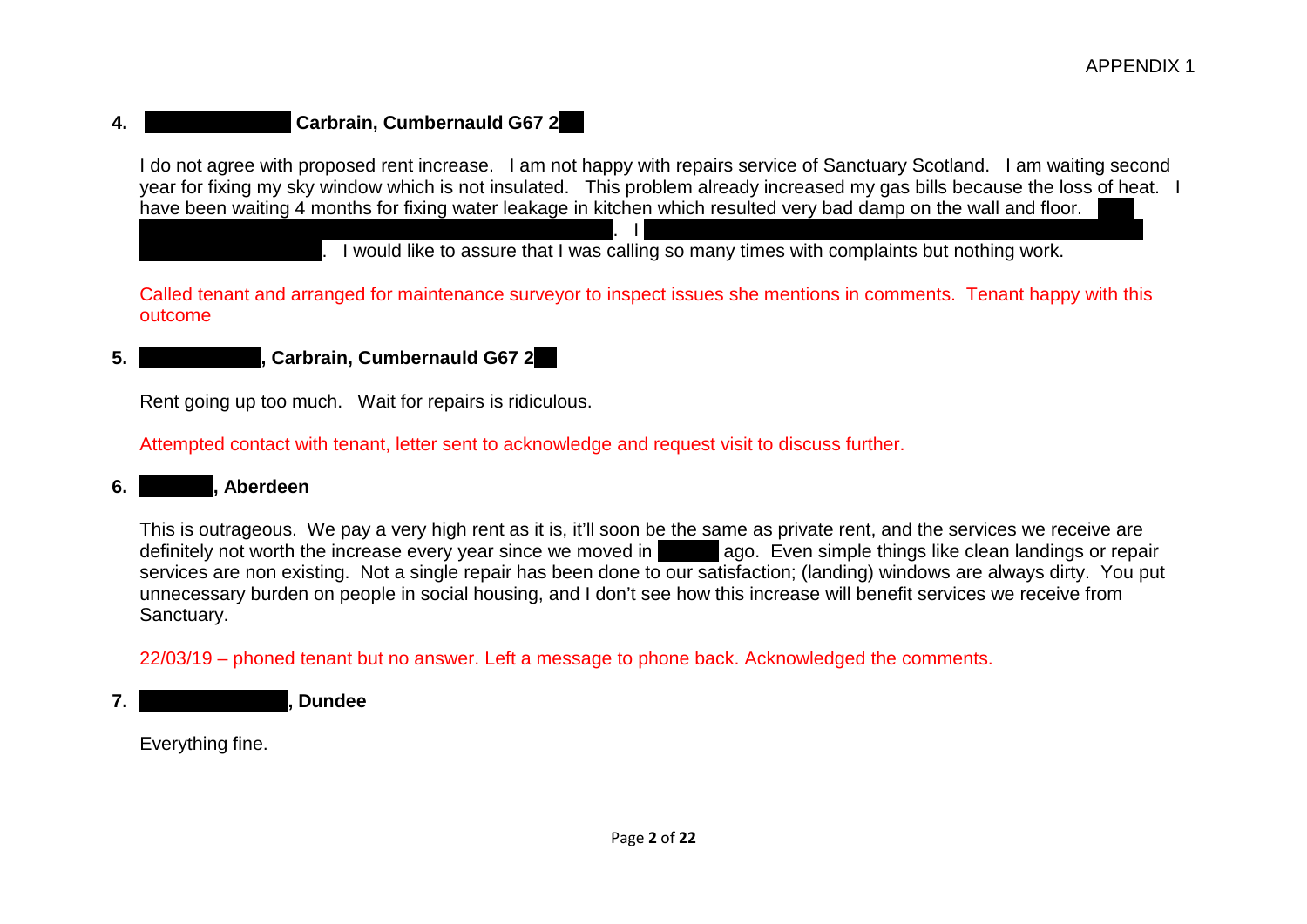# 8. **Courte Courts Countries Exercise Fraserburgh**

I'm writing about the letter I got about the rent increasing once again, I've moved up to the Aberdeenshire area from

and this will now be the 2nd rent increase I'll have had since

I'm on disability and as there was no pre-paid envelope in the letter I got as you want this sent back to you with

comments on the rent increase I've had to email my comments due to not being able to afford an envelope and stamp at this moment in time.

I'm extremely unhappy with the rent being increased for a 2nd time in less than a year as especially as no repairs are ever done in my property at the least they have been minor fixes that break within a few weeks and you're constantly having to get repair men out all the time for the same things.

Their seems to be a lot of unhappy sanctuary workers up here and I'll not name names but they all say the same thing that I'd have been better staving in my old sanctuary house have been better staying in my old sanctuary house down in Cumbernauld as that's where the head of is and houses actually get repaired. which I agree with as my old sanctuary property had repairs done no problem no matter what was wrong with it.

Their seems to be a consensus between a lot of the repair people that come to the house that Aberdeenshire and Aberdeen aren't well funded by Sanctuary and that they have a lack of staff for the amount of properties and mileage to and from other properties up here to fix properties properly.

The repeated word is that they're told only to make minor fixes as they aren't given the budget up here to repair things properly so they're having to repair the same repairs over and over again which in their words they say would have cost a lot less to be fixed properly than to keep doing minor repairs over and over again.

Since I moved into this property their is a lot of major fixes needing done which I keep getting told there's no budget to fix properly and they've known about the faults for a number of years and that all the sanctuary houses in this street all have the same major faults and need fixed with the properties. The houses are only about 8-9 years that I've been told and houses that new shouldn't have these faults in my opinion.

Due to a lot of the repairs needing done in my property this is causing severe health problems between

. I've been at the doctors constantly due to my asthma due to the house being so cold all the time and

old has been in and out of hospital and taken to A & E several times due to her breathing problems and has recently been My Doctor is in the middle of writing a letter to Sanctuary about how this is affecting me and my 3 year

olds health.

I'd like to put an official complaint into a manager at Sanctuary but not sure who to email about these problems as you get the same speel about budget and not being able to fix the property off everyone else that comes to the house.I'd be more than happy to pay extra in rent if repairs were actually being done and money was being used appropriately to fix things that need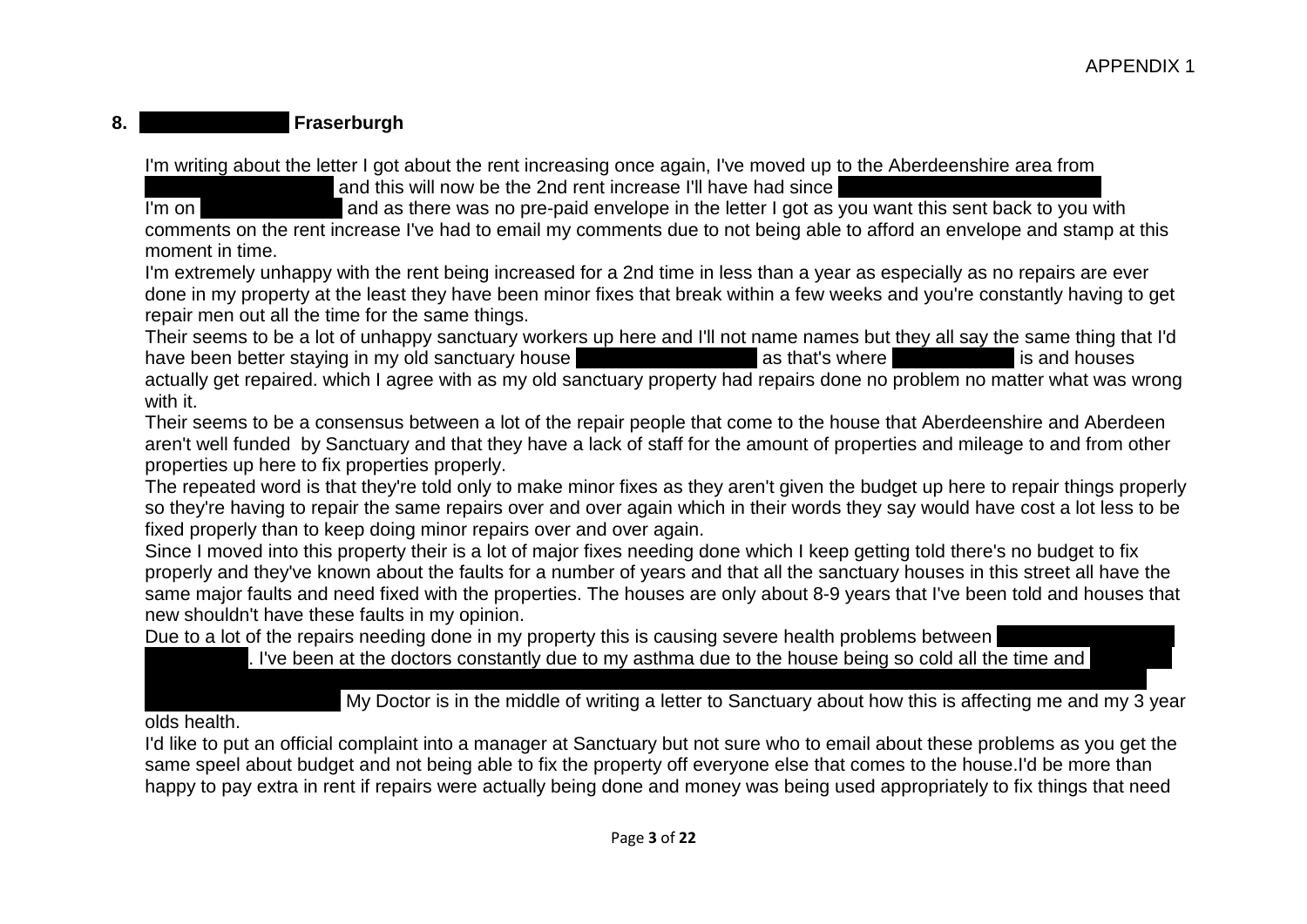fixed and not being constantly fobbed off with the same excuses all the time that they can't fix it due to budget problems. If these repairs as I keep getting told have been needed done for several years in every house in this street then why are they not being done.

Thank you for your time and I look forward to hearing back from you.

# 25.2.19 – Phoned and spoke to tenant. Acknowleding their comments and that theese will be passed to the Board of Management.

has been out to visit the family and check the leaking roof at their conservatory, also the front and back doors. She understand the back door will not be replaced until we have budgets in place but the front door should be re-sealed. Repair to the conservatory requires scaffolding and is also dependant on the weather. They have a new kitchen fan and this is working well, however the fan in both bathrooms is open in poor weather and as a result their home is freezing. They also have a big problem with seagulls swooping. I will report these issues to maintenance. We also received a letter **from the tenantis Social Worker, in the tenantis Social Montenanty Rom the tenantis Social Montenance alsocial Montenance alsoci** regarding the repairs and how they are affecting the **health of family members.** I will pass the family members. I will pass the maintenance also. I will pass the maintenance also. I will pass the maintenance also. I will

#### **9. Andrew Avenue Avenue , Renfrew**

"They are also unhappy that they have received a letter from yourselves about the £13.00 increase in rent and this increase will be a struggle for Ms as she only works per week." (response received via an email from local MSP)

#### Letter to tenant –

'Thank you for your response to our recent consultation. We are writing to confirm that your comments have been passed to our Board of Management for consideration at their next meeting. Following the meeting a decision will be made in respect of the rent increase for 2019/20.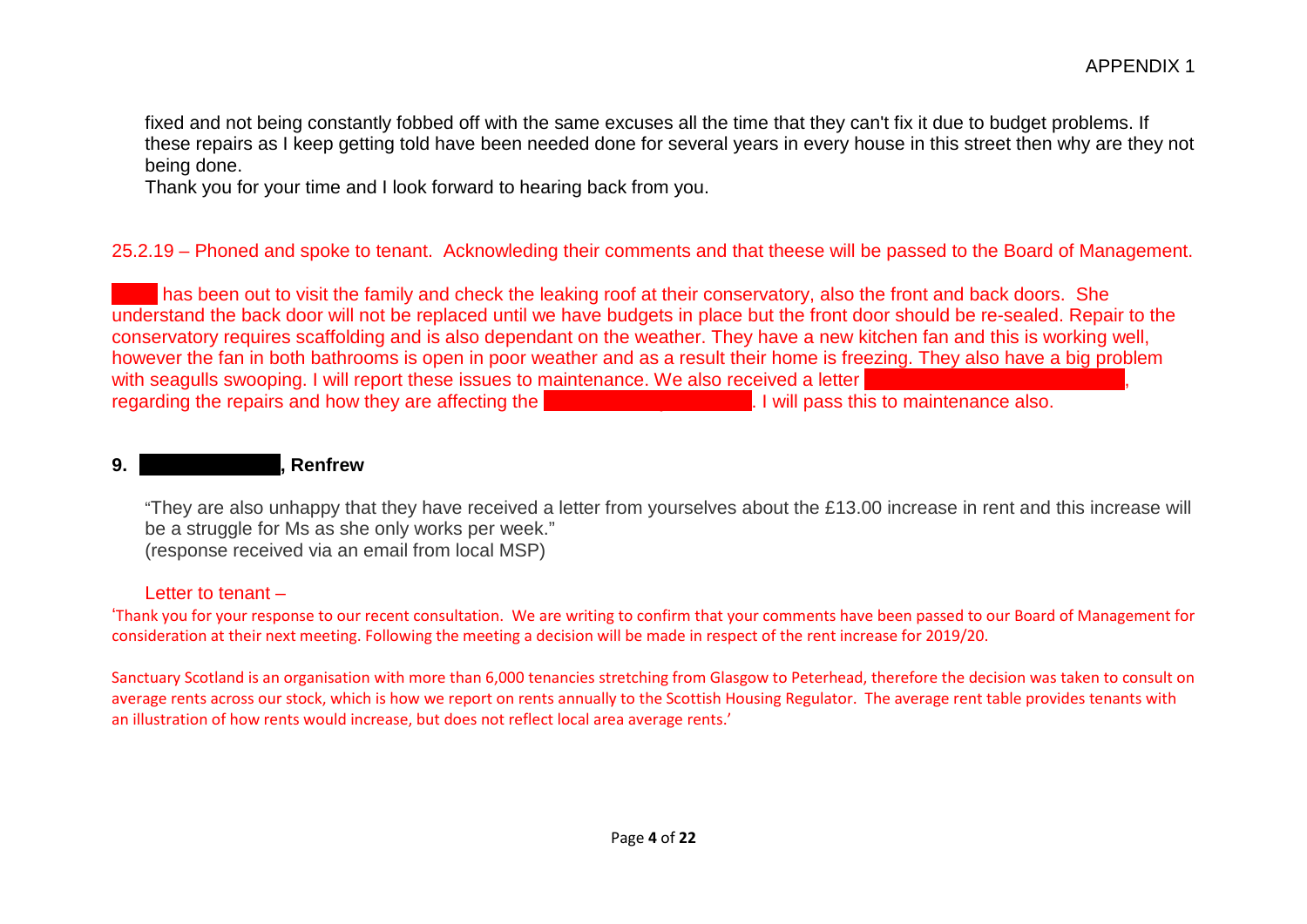#### **10. 10. 10. 10. 10. 10. 10. 10. 10. 10. 10. 10. 10. 10. 10. 10. 10. 10. 10. 10. 10. 10. 10. 10. 10. 10. 10. 10. 10. 10. 10. 10. 10. 10. 10. 10. 10.**

I have had the above tenant call regarding the rent increase, his issue is that he believes 3.7% is too high for families with low income and people will struggle to make the payments.

Tenant's concerns acknowledged during the telephone call and confirmation given that his comments would be included in the response to the board of management at their meeting on 12 February 2019.

#### 11. **Clasgow –**

I am responding to Sanctuary's letter dated 4 January 2019.

I would appreciate clarification re: my weekly rent increase for July 2019. My current weekly rent is £86.50. The proposed increase of 3.7% would bring my weekly rent to £89.70? Hence monthly rent would be £388.70.

I look forward to hearing from you.

#### Letter to tenant –

'Thank you for your response to our recent consultation. We are writing to confirm that your comments have been passed to our Board of Management for consideration at their next meeting. Following the meeting a decision will be made in respect of the rent increase for 2019/20.

Sanctuary Scotland is an organisation with more than 6,000 tenancies stretching from Glasgow to Peterhead, therefore the decision was taken to consult on average rents across our stock, which is how we report on rents annually to the Scottish Housing Regulator. The average rent table provides tenants with an illustration of how rents would increase, but does not reflect local area average rents.'

# **12. 12. 12. 12. 12. 12. 12. 12. 12. 12. 12. 12. 12. 12. 12. 12. 12. 12. 12. 12. 12. 12. 12. 12. 12. 12. 12. 12. 12. 12. 12. 12. 12. 12. 12. 12. 12.**

It doesn't matter what comments we give as it will go ahead regardless. Still waiting for what is to happen with window cleaning. In handbook tells you housing with clean windows as not safe to do yourself. You get told someone will call back – no one does, still waiting from Nov/Dec to get call about 3 repairs, jobs getting signed off when you are told someone else will come to fix what you asked for, front door lying open for 12 days, cleaning services terrible. Skylight which was leaking last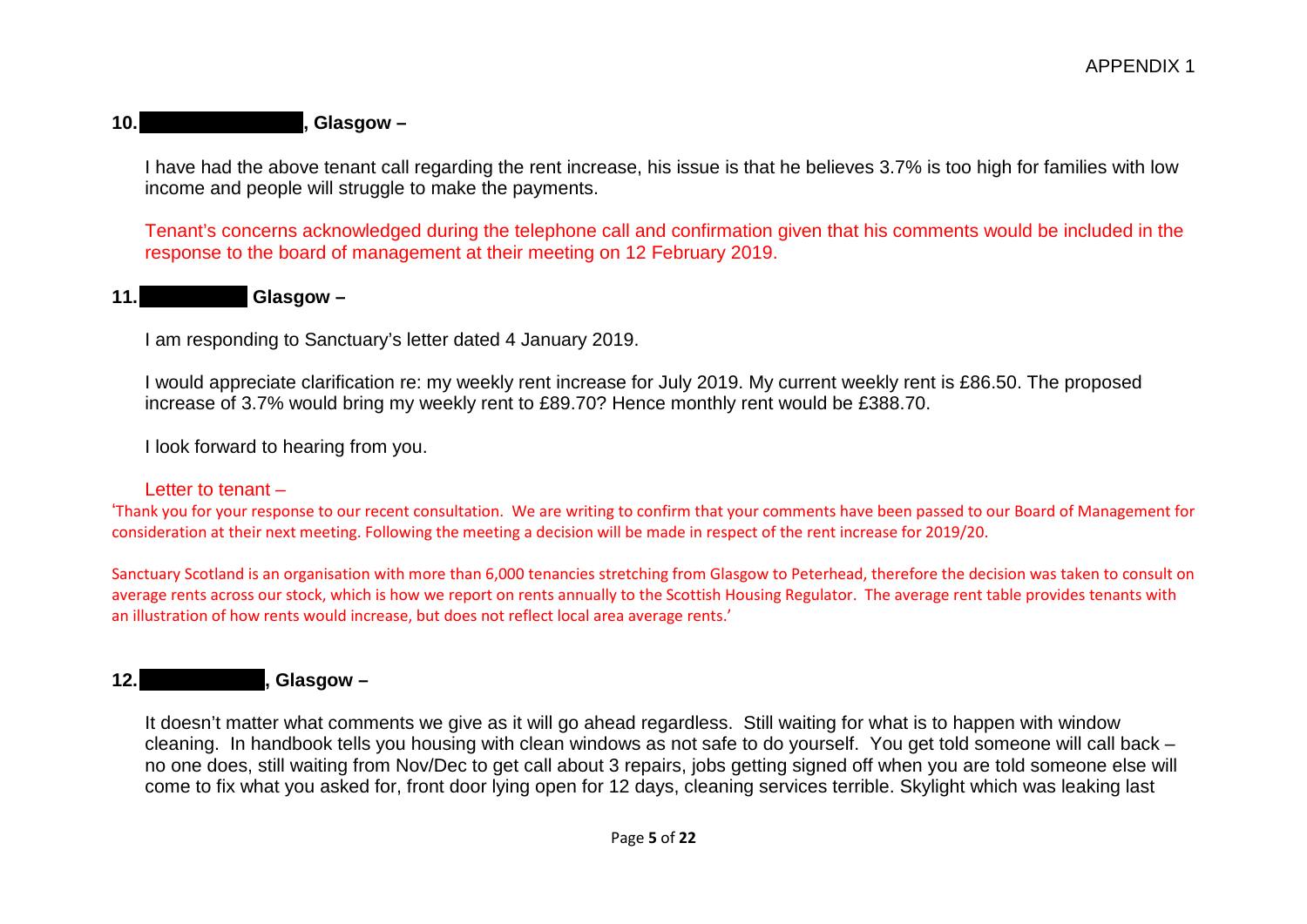year and plaster had to come away. Still the same (not leaking now). The air vent system no one knows anything about them – how they work, serviced. The filters in system should be replaced every 6 months and serviced once a year. No change of filters - no service in 3 years. Windows or stairs in back stairs not cleaned in 3 years.

#### Letter to tenant –

'Thank you for your response to our recent consultation. We are writing to confirm that your comments have been passed to our Board of Management for consideration at their next meeting. Following the meeting a decision will be made in respect of the rent increase for 2019/20.

Sanctuary Scotland is an organisation with more than 6,000 tenancies stretching from Glasgow to Peterhead, therefore the decision was taken to consult on average rents across our stock, which is how we report on rents annually to the Scottish Housing Regulator. The average rent table provides tenants with an illustration of how rents would increase, but does not reflect local area average rents.'

Email sent to **DW/CW regarding outstanding matter asking for them to respond to tenant** 

# **13.Foamslags TRA –**

The increase is exceptionally high and potentially unaffordable for a large number of tenants, particularly those in receipt of partial benefit or no benefit at all. This is compounded by the continuing increase in inflation without a commensurate increase in income. The comparative rents for a Foamslag house in Priesthill is disproportionately high compared to other properties in Priesthill, particularly those in the ex-Orlit houses. This means that the Foamslags are already paying higher rents for older properties than their counterparts in new build houses.

The Association has known for years about the disparity in rents in an area such as Greater Pollok and rent harmonisation has been promised to address this. Either this exercise or something like taking an average of RPI for every month of the calendar year is a fairer approach to rent setting/increases than the current position. It was also highlighted that the rent harmonisation process continues in areas such as Cumbernauld and Aberdeen causing further disparity in the rents charged in Priesthill.

Letter to tenant –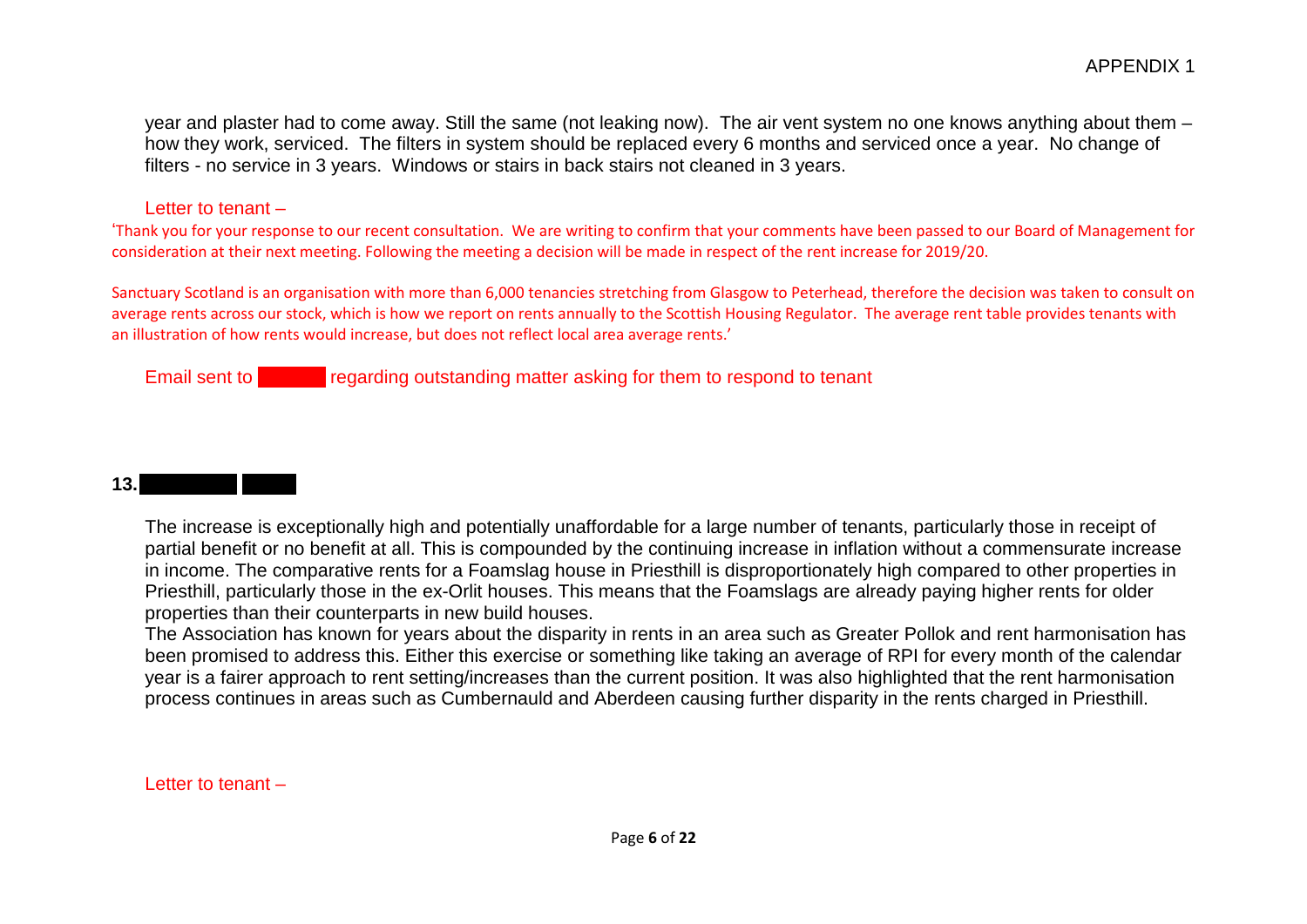'Thank you for your response to our recent consultation. We are writing to confirm that your comments have been passed to our Board of Management for consideration at their next meeting. Following the meeting a decision will be made in respect of the rent increase for 2019/20.

Sanctuary Scotland is an organisation with more than 6,000 tenancies stretching from Glasgow to Peterhead, therefore the decision was taken to consult on average rents across our stock, which is how we report on rents annually to the Scottish Housing Regulator. The average rent table provides tenants with an illustration of how rents would increase, but does not reflect local area average rents.'

**14. Allamanum Cumbernauld Road, Seafar, Seafar, Seafar, Seafar, Seafar, Seafar, Seafar, Seafar, Seafar, Seafar, Seafar, Seafar, Seafar, Seafar, Seafar, Seafar, Seafar, Seafar, Seafar, Seafar, Seafar, Seafar, Seafar, S** who gets no help and no benefits any increase in rent does make a big difference to me. I appreciate the way buildings is maintained but cant understand why we have no number outside it causes quite a bit of bother when people I am waiting on cant find it. I feel when rents are going up quite a bit we could have that problem sorted out.

Housing officer has inspected the outside of the property and has visited with tenant to try and come up with solution. Line with CSC for number to be put up outside building.

# **15. 15. 15. 15. 15. 15. 16. 16. 16. 16. 16. 16. 17. 17. 17. 17. 17. 17. 17. 17. 17. 17. 17. 17. 17. 17. 17. 17. 17. 17. 17. 17. 17. 17. 17. 17. 17.**

I am not happy about the increase I have only been a tenant since **August 2018 I had to spend a lot of money on my house** before I could move in on the end of September 2018. The heating system is grossly out of date and does not work properly. The annoying thing is that because the previous tenant didn't want it I have to suffer. Very disappointed. The house is cold.

Tenant has recently had new storage heaters fitted after HOs had raised it on wish list for reinvestment and faulty heaters were chased with day to day repairs. Tenant has thanked HO for assistance.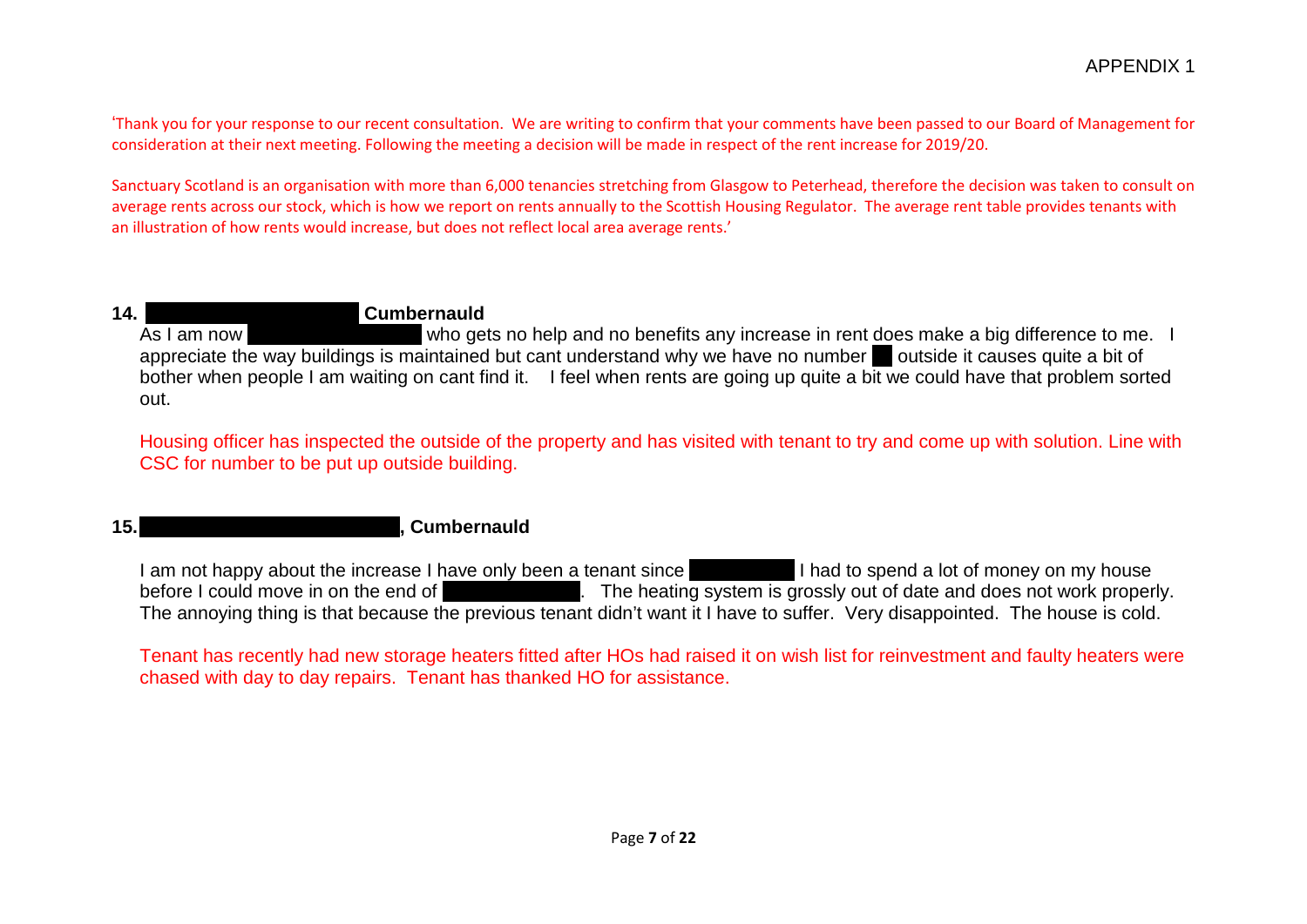# 16. Spencer Street, Annies and Annies Street, Ann ann ann ann ann an *inselection* and Annual Street, Annual Street, Annual Street, Annual Street, Annual Street, Annual Street, Annual Street, Annual Street, Annual Street,

To keep my standard of living I know there has to be inflation every year but hopefully at a minimum increase.

Letter to tenant –

'Thank you for your response to our recent consultation. We are writing to confirm that your comments have been passed to our Board of Management for consideration at their next meeting. Following the meeting a decision will be made in respect of the rent increase for 2019/20.

Sanctuary Scotland is an organisation with more than 6,000 tenancies stretching from Glasgow to Peterhead, therefore the decision was taken to consult on average rents across our stock, which is how we report on rents annually to the Scottish Housing Regulator. The average rent table provides tenants with an illustration of how rents would increase, but does not reflect local area average rents.'

# **17. 17. 17. 17. 17. 17. 18. 18. 18. 18. 18. 18. 18. 18. 18. 18. 18. 18. 18. 18. 18. 18. 18. 18. 18. 18. 18. 18. 18. 18. 18. 18. 18. 18. 18. 18. 18.**

3.7% increased that's really **a lot** compare to other housing associations like for example our last landlord only 2.5%. For the above increase mean £15 a month (£407 rent) and your core aim to providing affordable houses is going to be inconsistent with assumptions very soon. Assuming above increase, my rent will reach £500 in couple of years making my life harder to pay rent like it.

#### Letter to tenant –

'Thank you for your response to our recent consultation. We are writing to confirm that your comments have been passed to our Board of Management for consideration at their next meeting. Following the meeting a decision will be made in respect of the rent increase for 2019/20.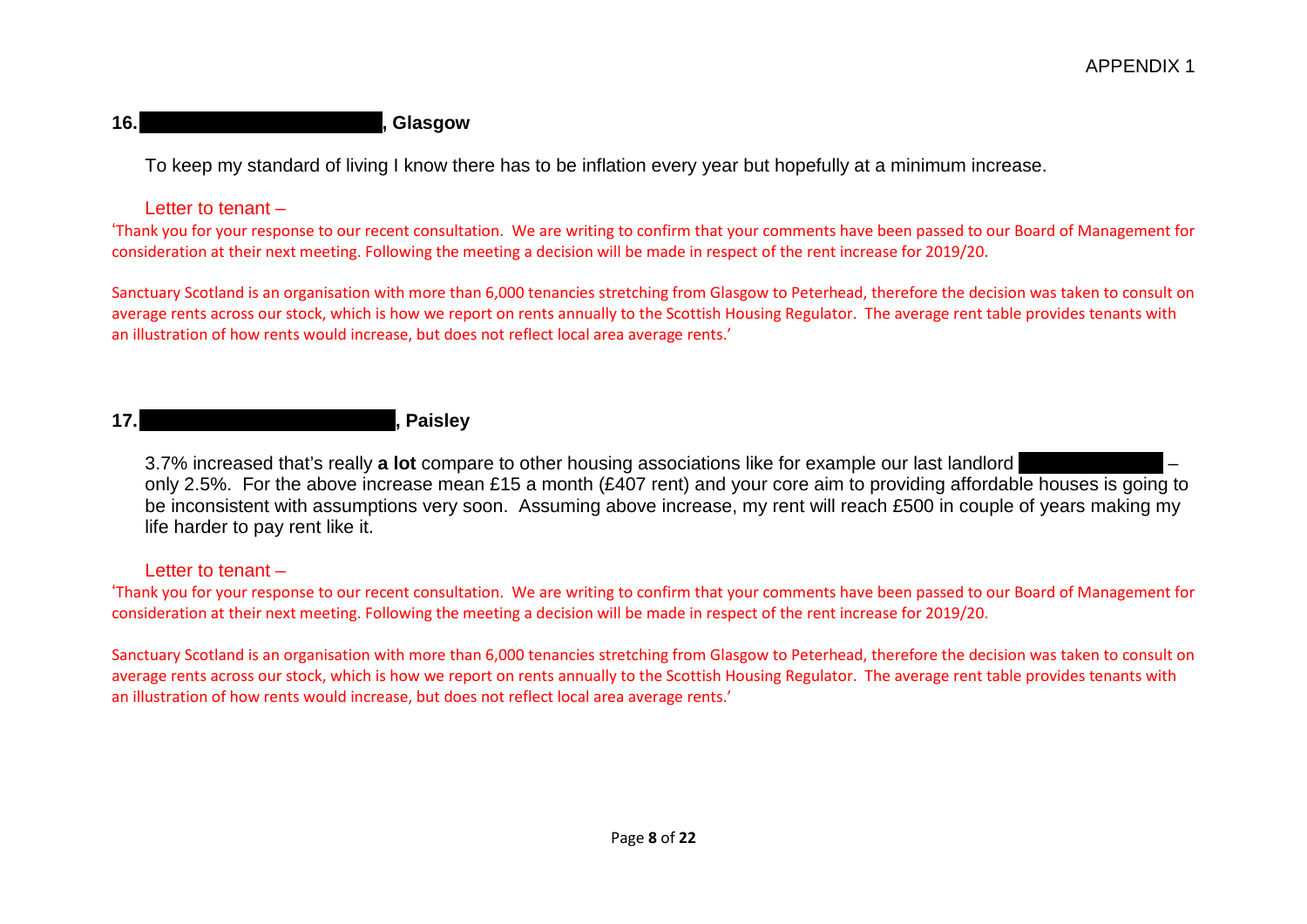# **18. Robinson – Stoneyetts Drive, Lenzie**

I find the rent increase to be within inflation as acceptable, although I object to paying weekly cleaning and maintenance which is not very good standard regarding bin sheds are always dirty and used by fly tippers, streets are not swept and closes not always cleaned on a weekly basis

#### Letter to tenant –

'Thank you for your response to our recent consultation. We are writing to confirm that your comments have been passed to our Board of Management for consideration at their next meeting. Following the meeting a decision will be made in respect of the rent increase for 2019/20.

Sanctuary Scotland is an organisation with more than 6,000 tenancies stretching from Glasgow to Peterhead, therefore the decision was taken to consult on average rents across our stock, which is how we report on rents annually to the Scottish Housing Regulator. The average rent table provides tenants with an illustration of how rents would increase, but does not reflect local area average rents.'

Email sent to estates regarding cleaning

# **19. Clasgow**

My rent is paid **direct by social security** but this year we have had a roof fire, front door has been broken constantly, also back door to stairs and bricks falling off front wall above front entrance, very dangerous. I vote no rent increase, in fact some good will towards residents would be much appreciated.

#### Letter to tenant –

'Thank you for your response to our recent consultation. We are writing to confirm that your comments have been passed to our Board of Management for consideration at their next meeting. Following the meeting a decision will be made in respect of the rent increase for 2019/20.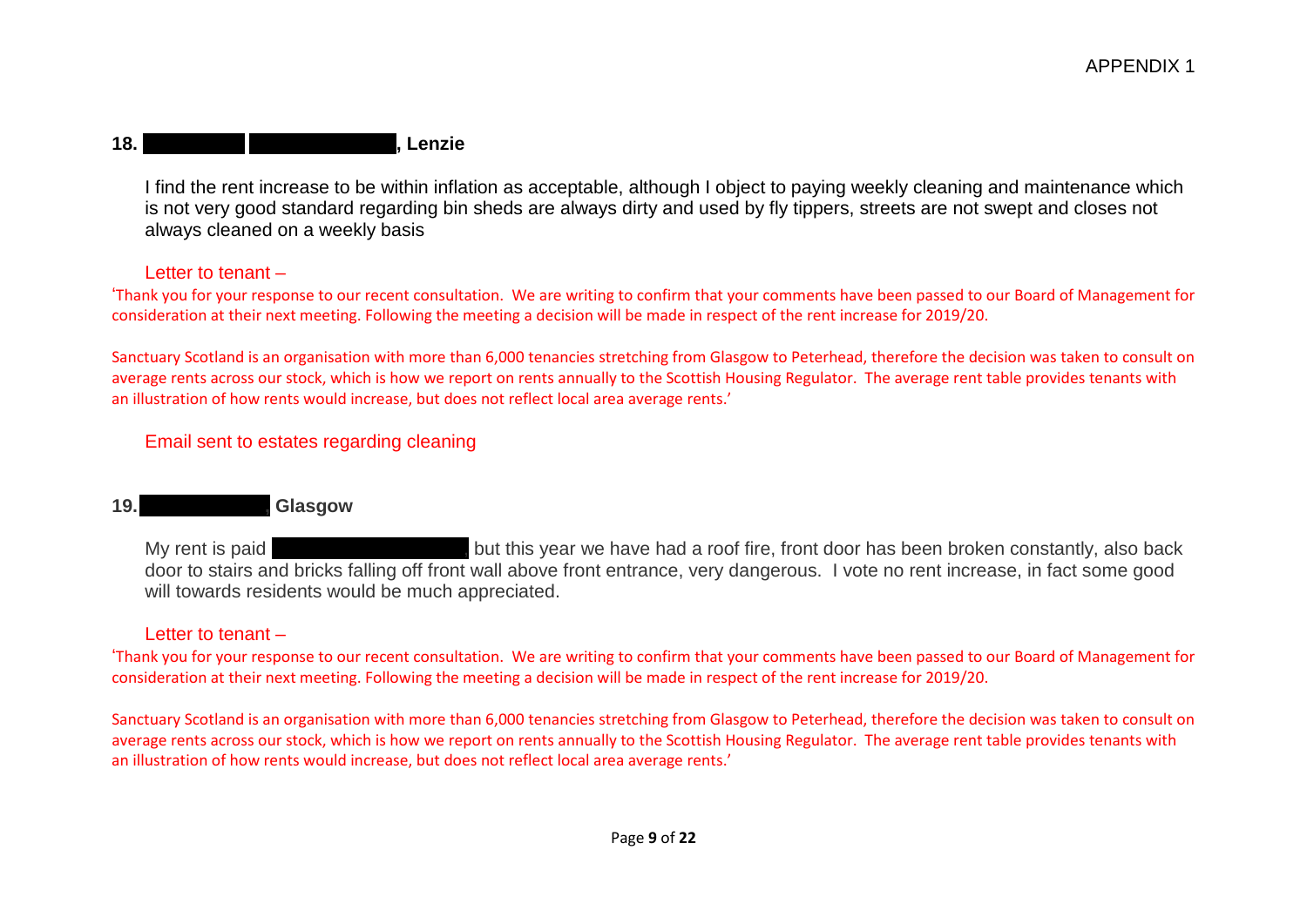# **20.Gleneagles Avenue, Dundee**

Rent increase is higher than some wages. Repairs being carried out are a nightmare e.g. having to take day off work and losing wages, repairs lines will not give you a call or text 30 minutes or an hour before workforce is due at house, some jobs have to be done more than once due to bad workmanship or unable to get parts which means another day off work.

20/02/2019 Letter sent to acknowledge comments Email sent to CSC Scotland request to raise complaint

### **21.Braille Road, Renfrew**

The rent on the property goes up every single year which I think is terrible especially when you work and have to for fit the increase. Repairs take forever to get done if they get don at all and at Braille Drive we have asked for parking restrictions to be put in place and have been told no because that would cost money so it is a joke to increase rent each year but cant put a few signs up to stop people that don't live here from parking. Thanks.

#### Letter to tenant –

'Thank you for your response to our recent consultation. We are writing to confirm that your comments have been passed to our Board of Management for consideration at their next meeting. Following the meeting a decision will be made in respect of the rent increase for 2019/20.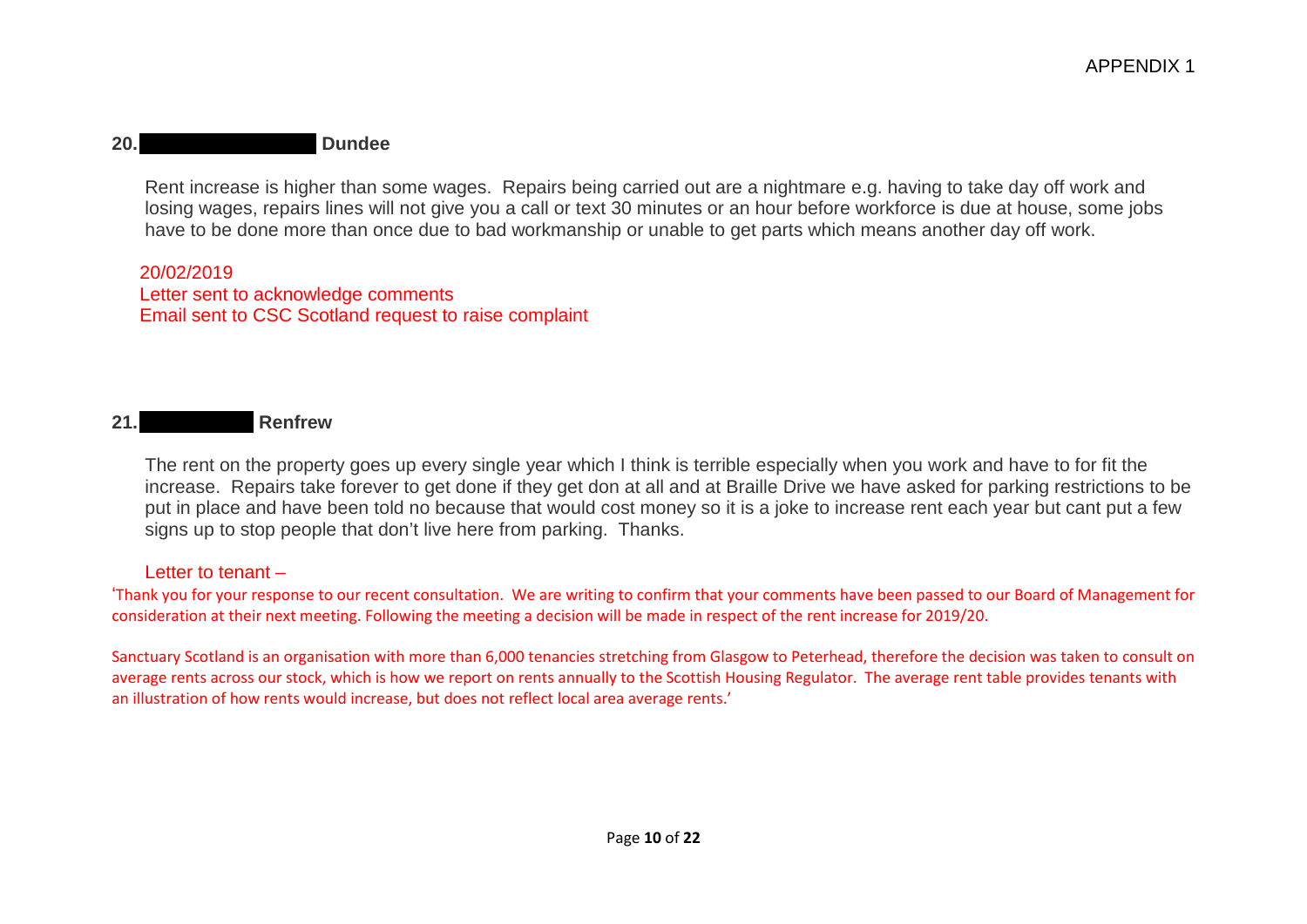### **22. Bundee**

I think this is ridiculous; my house hasn't had anything done to it yet. My bathroom and kitchen is a disgrace, its all needing replacement done. The rent increases so far have went to nothing done to my house. About time our kitchens and bathrooms were done then wouldn't mind paying rent increases.

20/02/2019 Letter sent to acknowledge comments Email sent to Asset Team, regarding renewal requests

23. Spencer Street, Glasgow

I feels it's far too soon for increase as I've been in property submittimes and barley make a living.

#### Letter to tenant –

'Thank you for your response to our recent consultation. We are writing to confirm that your comments have been passed to our Board of Management for consideration at their next meeting. Following the meeting a decision will be made in respect of the rent increase for 2019/20.

Sanctuary Scotland is an organisation with more than 6,000 tenancies stretching from Glasgow to Peterhead, therefore the decision was taken to consult on average rents across our stock, which is how we report on rents annually to the Scottish Housing Regulator. The average rent table provides tenants with an illustration of how rents would increase, but does not reflect local area average rents.'

#### **24. Dundon Dundon Road, Paisley**

I am against the rent proposal for increase as I am a working who finds it hard enough not only rent but gas, electricity etc. The money that I pay for rent could cover a mortgage. I was led to believe that the housing here is meant to be affordable living, this is not. I also have had numerous problems with my boiler which I am still waiting on getting fixed.

Letter to tenant –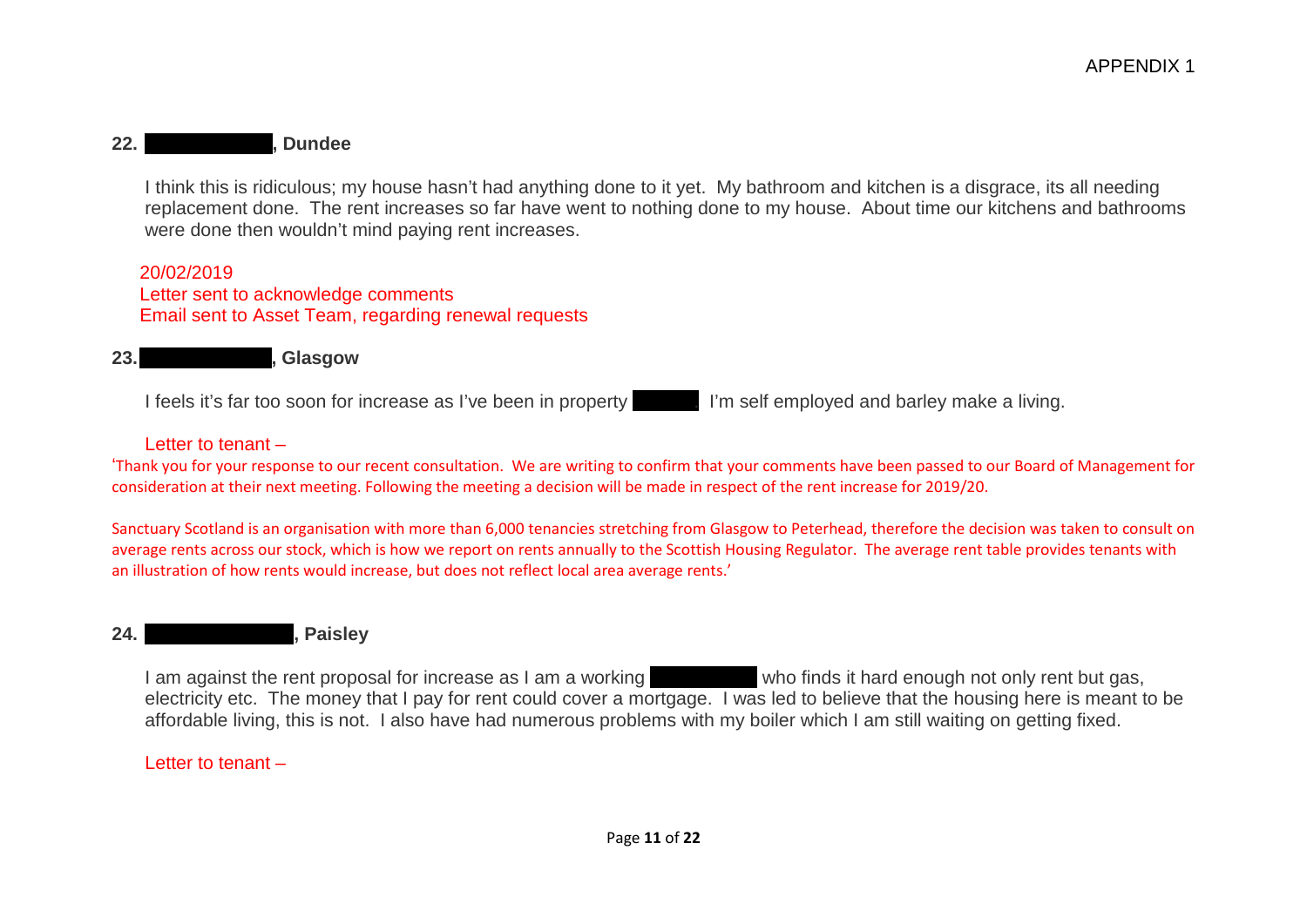'Thank you for your response to our recent consultation. We are writing to confirm that your comments have been passed to our Board of Management for consideration at their next meeting. Following the meeting a decision will be made in respect of the rent increase for 2019/20.

Sanctuary Scotland is an organisation with more than 6,000 tenancies stretching from Glasgow to Peterhead, therefore the decision was taken to consult on average rents across our stock, which is how we report on rents annually to the Scottish Housing Regulator. The average rent table provides tenants with an illustration of how rents would increase, but does not reflect local area average rents.'

18.02.19 Phoned CSC. Boiler repaired 11.01.19 – no outstanding works

#### **25. Galloway Avenue, Paisley**

In answer to your letter increase in rent is a bit much as there is nothing getting done to upgrade the houses. Three times we have had problems with heating. Window frames have never been varnished , they are a disgrace. We pay full rent and council tax, we should be getting better service. Kitchens need upgraded and bathrooms. As many tenants would agree, we paint the fences, try and keep it decent so we should be getting something back.

#### 28/02/2019 Letter sent to acknowledge comments Email sent to Asset Team, regarding renewal requests

#### **26. German Raisley**, Paisley

Rent increase in no way reflects services provided by Sanctuary Scotland, with continuously lengthy wait times for repairs and false information often told by customer service. Given information passed is different from staff manager to staff member. Furthermore, no action is taken against neighbours with messy or unkempt gardens despite being told this would not be tolerated by Sanctuary Scotland.

#### 28/02/2019 Letter sent to acknowledge comments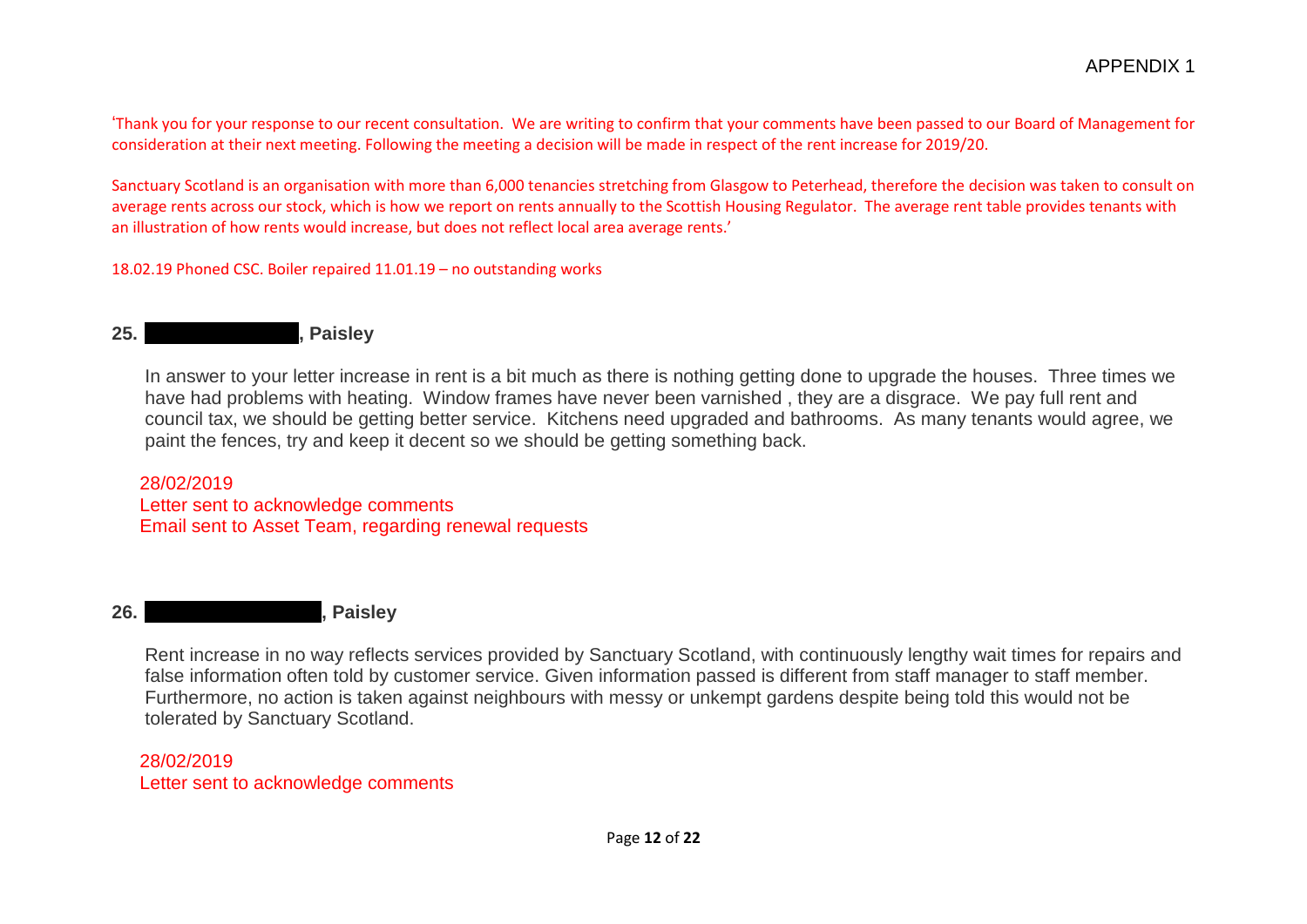Visit to investigate neighbours gardens 29/2/19

**27.Hunter Road, Arbroath**

Please see attachment. (repairs issues)

20/02/2019 Letter sent to acknowledge comments Email sent to CSC Scotland requests regarding on-going repair issues to investigate and to liaise with tenant

# **28.** The Drive Drive, Inverurie

Rent increase time again but as I said last year understand need for increases. What you have done to my residence (nothing). Windows and doors draughty, winds blowing through house. Maintenance – no painting, gutter cleaning, only maintenance was boiler service. Surely about time INVERURIE got some upgrades! Tenant address show that we holder is all to date.

22/03/19 – Phoned tenant to acknowledge the comments to rent increase letter. Tenant doesn't mind the increase but would like Sanctuary to change his windows as they are really old and drafty. Tnt also said that the gutters haven't been cleaned for couple of years since the houses were painted. One outstanding repair to front gate post - email sent to check if job raised. Inspection with surveyor arranged to inspect windows and gutters - email sent to CSC Inspections Scotland on 22/3/19.

Email rec'd from CSC:

The tenant had and inspection for the window issue on 27.02.2018 , the surveyors report showed :

Townhead Drive Inverurie – 1000509349 – Slight draught but windows are in good condition regardless of age (no replacement required in the near future) 318125 x 4 – replace seals on lounge, kitchen and bedroom windows. Replace handles and keepers on lounge, kitchen and bathroom windows.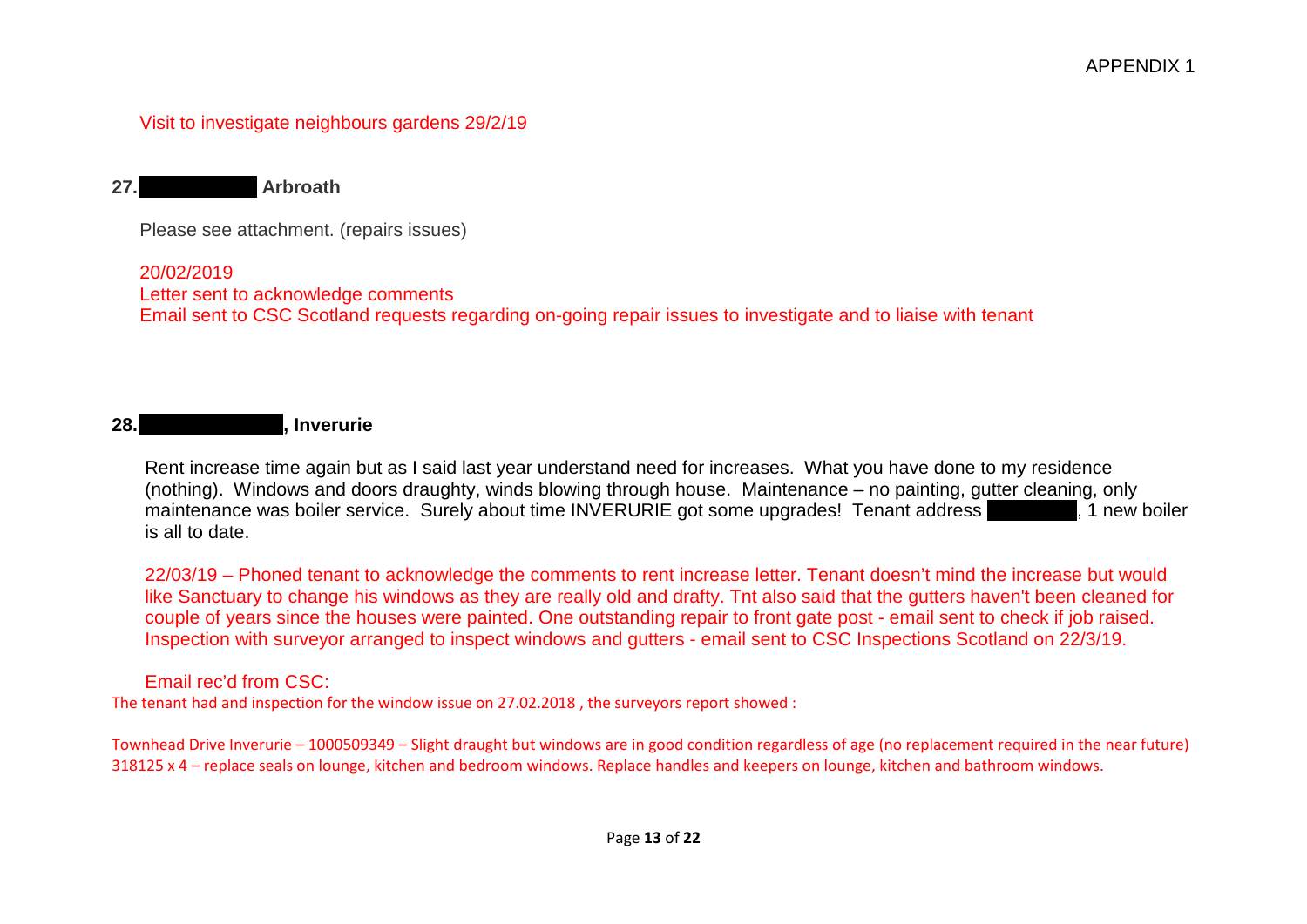These works were completed on 19.04.2018, the tenant also has an outstanding repair for the gate on 05.04.2019. I have raised a job for he guttering on reference 1001093784 – this has a target for completion of 22.04.2019 and the tenant will be contacted by our contractors to book this appointment.

### 29. **Aberdeen**

As long as you let Aberdeen District Council no, that way the rent is paid in full. Thank you.

21/03/19 – phoned tenant and acknowledge comments. Tenant is happy with the increase as long as we let Aberdeen City Council know about the increase.

#### **30.Moir Green, Aberdeen**

I don't really mind the rent increase. I would like to bring to your attention that I have been a tenant at the above address for My house has not had windows for 28 years and there's drafts in winter and also I've been getting rain coming in due to stormy weather.

21/03/19 – phoned tenant and acknowledge comments. Tenant doesn't mind the increase but would like Sanctuary to change her windows as they are really old and draughty and the rain is coming in when it's heavy rain. Inspection with surveyor arranged to look at windows. Works reference JL 1001091062 smcl will attend Friday 5 April.

#### **31.Eriskay Drive, Aberdeen**

Rent increase is natural and expected considering all the improvements made to the properties!

21/03/19 – phoned tenant and acknowledge comments. They are happy with the increase and all the improvements made to the property.

# **32. Aberdeen**

I do not believe the proposed rent increase should be above the rate of inflation. I think you should re-examine the way repairs are conducted as I believe following our experiences a substantial saving could be made by having a SMARTER process in place.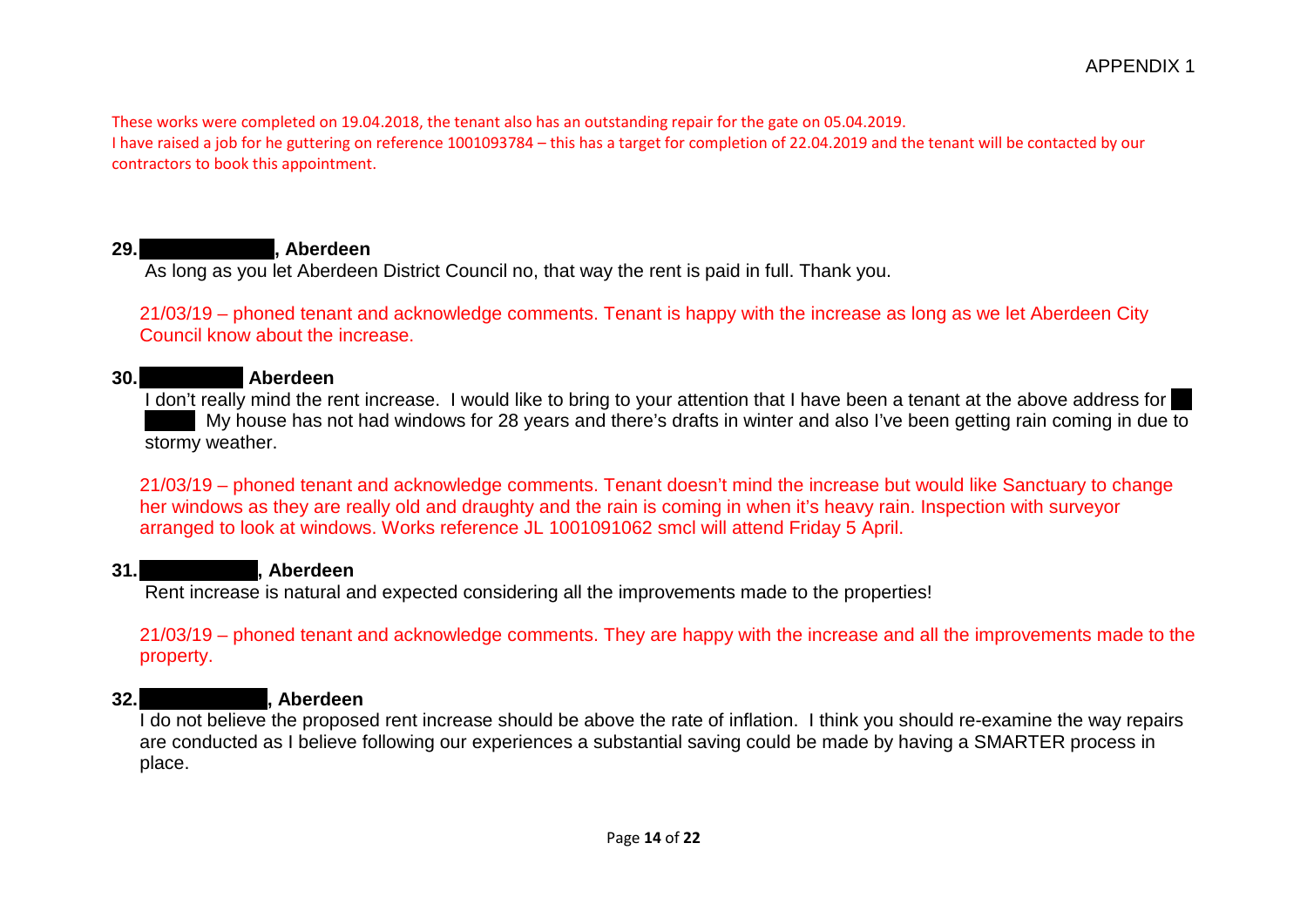21/03/19 phoned tenant and acknowledge their feedback. Tenant said that she feels that Sanctuary wastes money when carrying out repairs. She said that she has never had a repair completed the first time with only one trades person attending. She said that costs could be saved with a move efficient repairs service, where a repair is completed in the first visit opposed to a number of people attending multiple times.

# **33.Pitmedden Crescent, Aberdeen**

I don't agree to a rent increase, in last in this flat I have got 2 rent increases already, I'm not happy to be another rent increase. I think for one bedroom flat my rent is good inuf to be pay.

### 22/03/19 went to call there is no telephone number on SAP to contact her. HO will contact tenant.

#### **34.Inchbrae Terrace, Aberdeen**

Re rent increase, as I said last year I don't mind the rent increase if my house was up to standard which it is not. It is so frustrating seeing other **performance houses being fitted with new doors and windows and the pension bungalows in our** street left out. I had a surveyor round on 29<sup>th</sup> Oct, and have had no letter about the outcome. I would appreciate it if I could get a date when they will be doing mine as my heating bills have gone up due to the fact my heating escapes through the faulty doors and windows.

### 21/03/19 called both numbers no answer left a message. 22/03/19 called both numbers no answer again.

#### **35. Glebe Ranchory**

Wondered if doing any new windows D glazing What?!

Yes understand everything goes up every year. Have noted about repairs to outside of house. I'd like my fence to remain same colour (brown). Whats fascia/soffits? No doubt will see when they come in.

When I called the above tenant she queried when she would be getting new windows and doors. She advised that when the property was built in 1978 they were fitted with what would be classed as double glazing then but would not be now. Her neighbour **Example Park)** received new windows and doors recently) why did she get them and not her as her house is as old as hers. I have emailed ASSET team on 21/3 for an update so I can call her back or for them to call back and update me.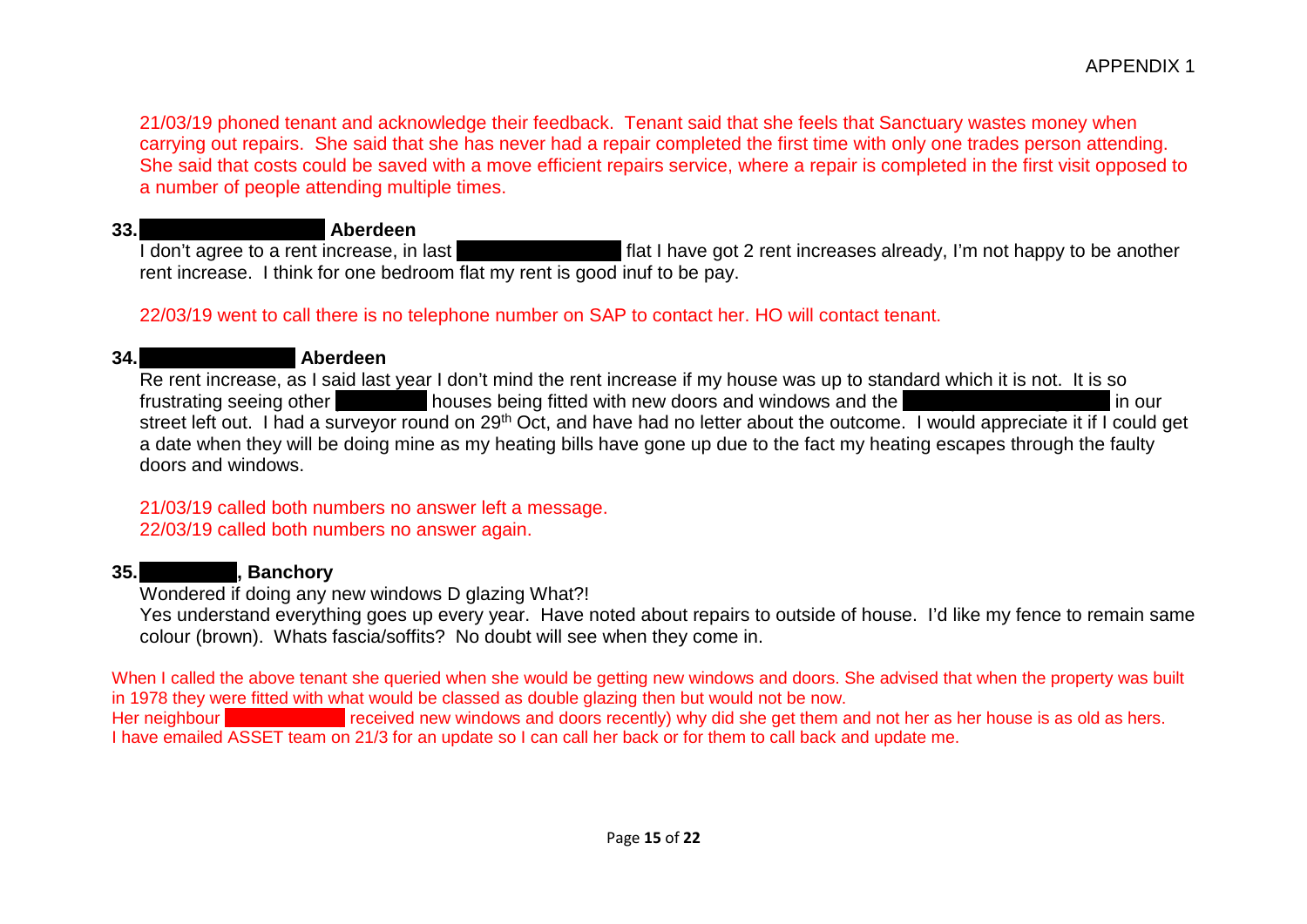#### **36.Lochside Road, Peterhead**

Totally disagree! Been waiting years for new windows after numerous amounts of repairs, visits and promises. Talked to head office, managers etc and still waiting. Empty promises. Easy to put letters out regarding rent but never regarding our windows!!!

200319 – phoned and left a voice message on the mobile number there was no response on the landline **1778 100260**. I advised I was calling in response to the feedback they gave on the rent increase. I would be in the Aberdeen office today until 5 pm on **1224 3836** however they could call back this number tomorrow and speak to someone else if they wished.

# **37. My tenancy commenced**

. I arranged to pay by direct debit and was astonished to see that the first payment deducted in this way was £598. No one at sanctuary could explain how this error was made. On 29/5/18 the rent was increased to £436.09. On 5<sup>th</sup> September 2018 company "Everwarm" advised me that from 24/9/18 they would be working on all Sanctuary properties in Slains Street improving insulation for 5/6 weeks. I prepared accordingly but although all other homes have been completed, my home has not been started because Everwarm say my neighbour will not allow them to erect their scaffolding. Up to date Sanctuary have not contacted me to clarify the situation. If the rent is to increase I hope a solution can be found before then.

Called tenant in response to his rent increase feedback. When he mentioned about Everwarm he had not received the letter from Asset Team confirming reasons for withdrawing at this moment. Had a long chat with tenant who was pleased to know he is on next coming financial years programme

.

#### **38.** Springbank Terrace, Peterhead

Me personally I disagree, not happy at all with maintenance work. Since I have been phoning non stop about boiler and water coming in through my windows and door. Had loads of call outs to both. Boiler still makes a racket, showed workmen videos of the noise and they still aren't sure.  $27<sup>th</sup>$  Dec 2018 must had to show your joiner what to do to stop water coming. Since you have taken over from Tenants First, I have yet to see any windows painted or guttering done. Maybe if this is kept up with and workmen do job properly I would not have a problem. Also work came in for 5 mins and then decides to sit out in van for an hour before they go to next job.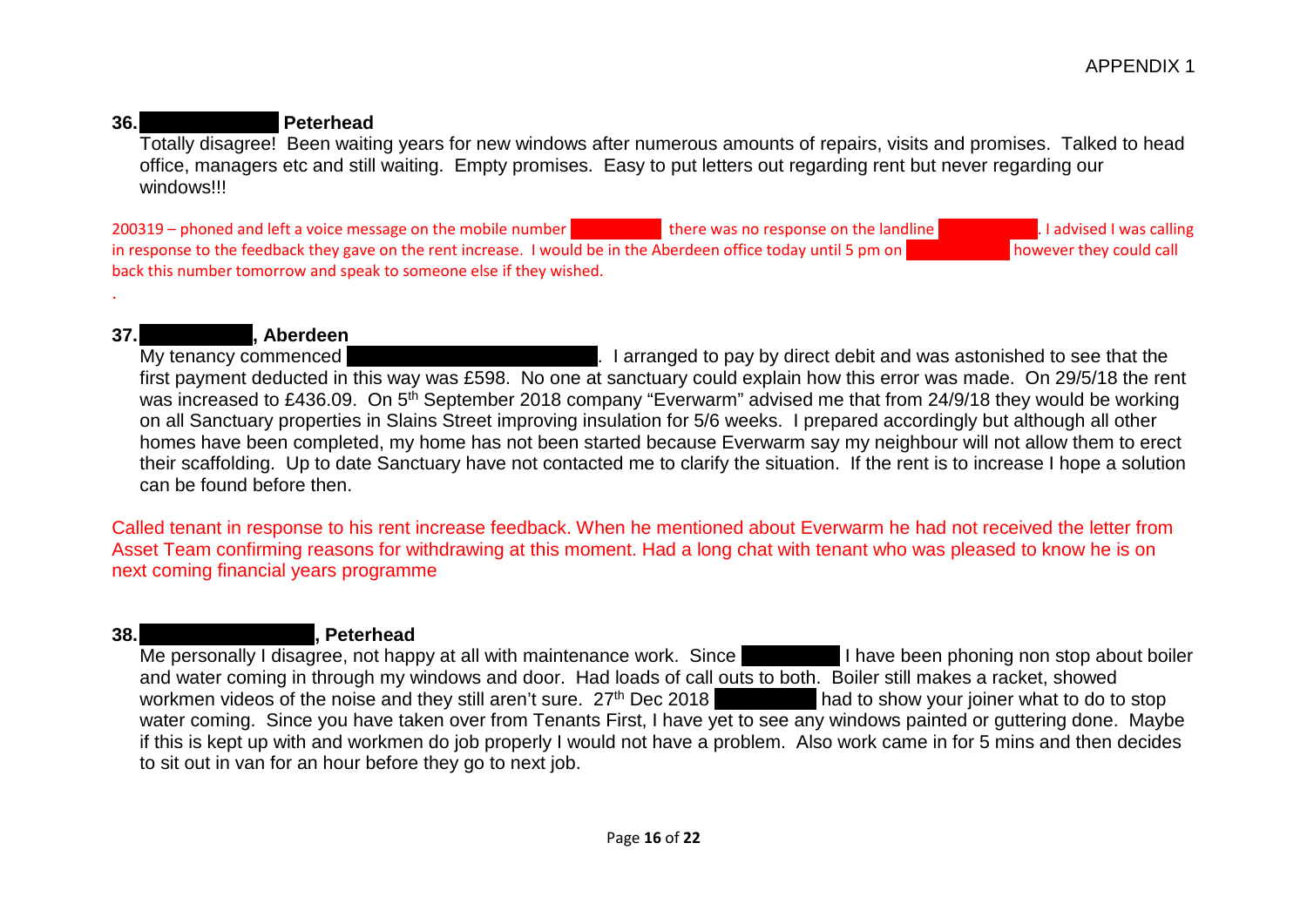210319 - Called tenant on both home and mobile but no reply, left msgs asking her to call me back to discuss her comments. Spoke to tenant 250319 – advised I would report her boiler and emailed CSC. Also will speak to Planning team as she has been advised she is getting windows and doors and should have them by end of March, she is still waiting. Told her I would make enquiries and get back to her re this.

# **39.Gaitside Drive, Aberdeen**

I think that it is ridiculous that there is another increase in the rent. There has been 2 recent increases this making it the 3<sup>rd</sup> in the last 18 months. I do appreciate what the increase have been spent on, but I wish you could spend some of it on my

property. We have had the same radiators for **the last 30 years resulting in really high energy bills. Our new boiler was fitted** which was fixed but bedroom still not repaired. Bedroom had a

temp repair with the promise of it being fixed. Still not fixed, have let on several occasions. Hence you can see the reason why I'm not happy with increase.

# Called tenant regarding feedback on the rent increase.

Her feedback concerned repairs that were outstanding. I have checked CIC and can see there has been a complaint logged already regarding one of the things she mention so that is fine as they have been in contact. After speaking to her I have raised 2 further repair issues. There is a shower unit for **her having and advised it has been becoming less secure which is concerning for** her. Could she request someone goes out to look at this. They were fitted with new windows (last year I think) A window in the one of the bedrooms has some issues which they think is because the window is not sealed properly on the outside.

# **40.** Green Street, Peterhead

The rent increase would be more acceptable if the condition of the property which I live in was improved.

200319 - I did visit tenant with Shaun Craig, Maintenance Surveyor 25 Feb and was given advice re keeping property warm. Tenant received new insulation in loft which should help also. When speaking to tenant today (200319) she said that she will get humidifier for her cupboard as advised by shanged and her living room is cosy but rest of the house is still cold. I asked if she has her heating on all the time and she said it is on a timer and she uses a halogen heater also. I told her that I would visit again in a month or so to see how she is getting on.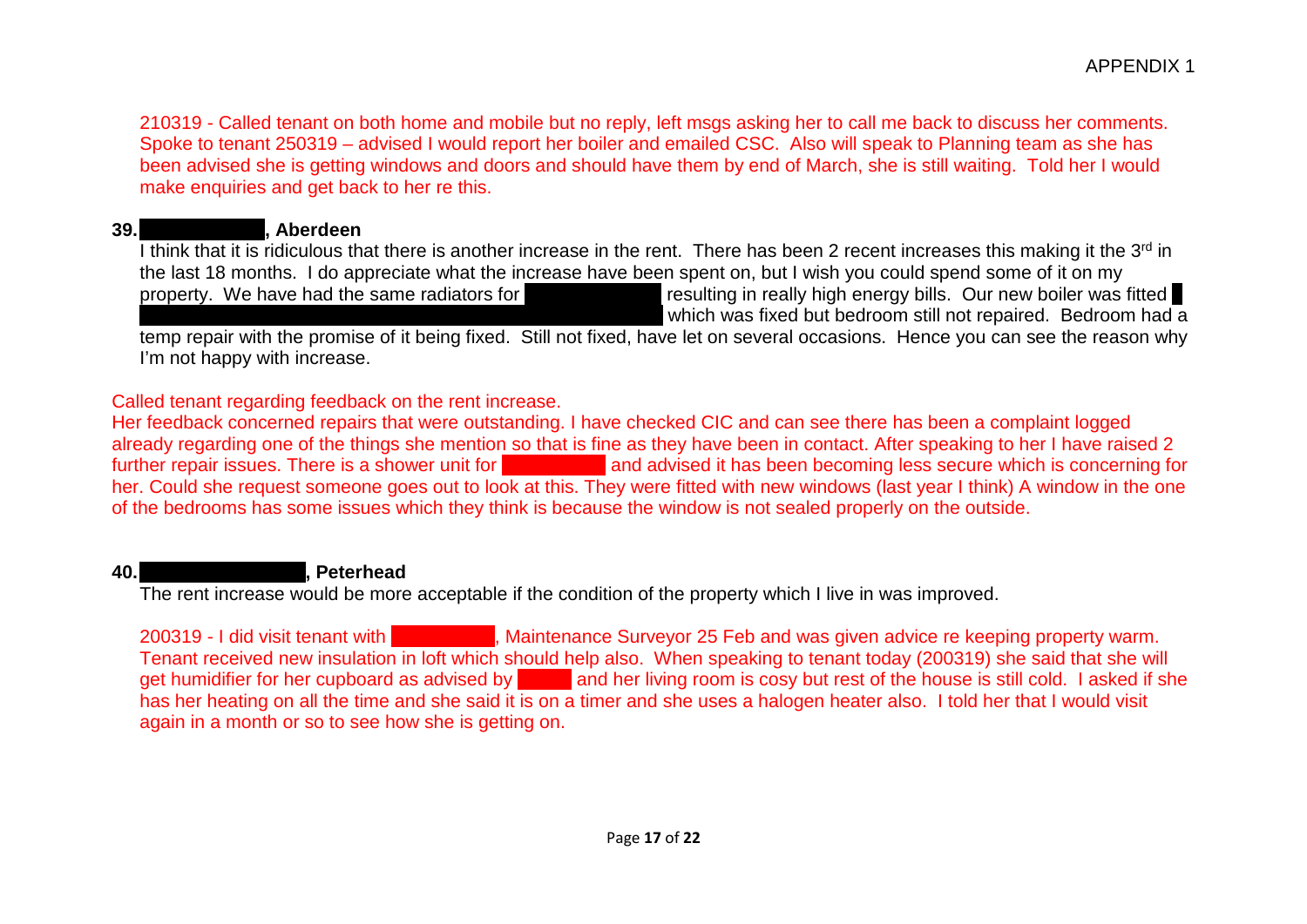### **41.Peterhead**

You continue to increase rent but I have been waiting on an updated kitchen for years also a secure front door, double glazed windows, lots of repairs required and none get done.

200319 - Called tenant re rent increase comments. I advised her that she was due to get a kitchen a couple of years ago but she asked for this to be delayed as I told her that I would speak to the Assets team to see if they could add this onto list. She also advised of a few repairs o/s and I will email CSC with this. She said that the front door is very draughty, I told her that I know Roanheads complex needs new windows and doors and aware that they all got new bathroom windows as it was very draughty. I advised that I would try to visit in next few months to follow up repairs.

#### **42.Aboyne Terrace, Aberdeen**

We find it is a disgrace that you are putting up the rents when repairs are non existent. We are both and recently it took ages for a heating engineer to come we are **in and I was ill at the time there is also mould in the bathroom and has** never been repaired you are allowing your property by neglecting it to become to a state of disrepair.

22/03/19 called the tenant to discuss the feedback. Tenant said he felt that complaints are not listened to and no one takes responsibility. He feels that electronic performance are treated poorly by Sanctuary and talked down to. He then said that he has spoken enough and hung up on me.

#### **43.Aberdeen**

Is it not time that Sanctuary adhered by their contract to repair water and draughts instead of putting up the rent I have stood by my side of the contact and paid my rent, had I stopped it (You would have soon taken steps to get my rent) may I point out it has to get my bathroom and kitchen velux windows replaced even at this point in time are still not working?

The living room door and windows are now rotting and unfit for purpose they are leaking water and also the cold air is Baltic and is costing a fortune to keep the living room warm Mrs Gray is on ware and and feels the cold all the time and when the boiler goes off they tell us it is a six hour time scale even on an emergency but that is not to be, as yet it has taken anything from 9 to 12 hours for an engineer it is obvious that you do not cater for

recently we had a plumber to fit a check valve because of disintegrating pipe but he informed me that it would only clog up the filter it seems you are willing to let the houses deteriorate to a level of disrepair. (pictures have been provided of WC bowl, WHB and windows)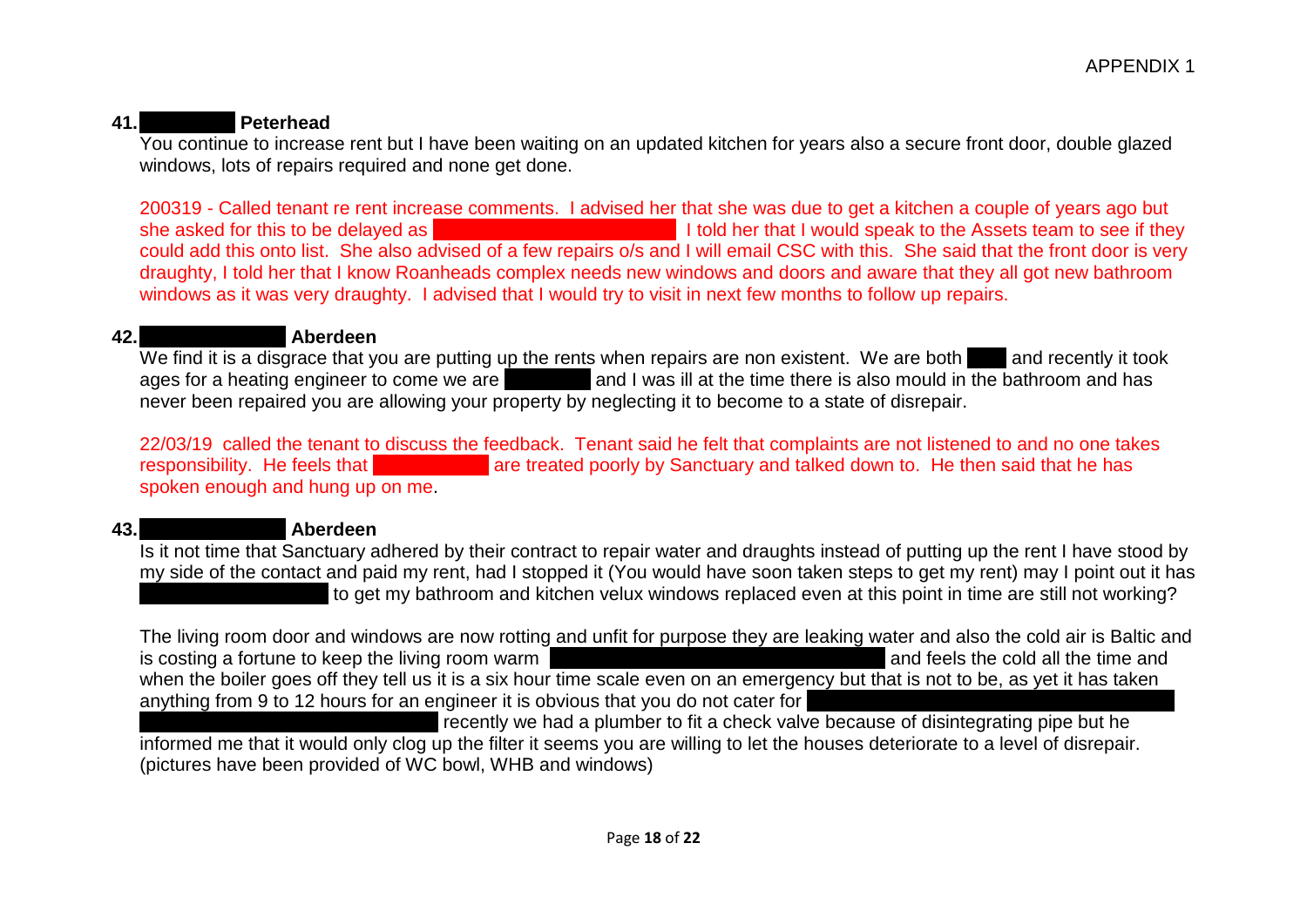called to arrange appt to visit with Gargettson, Area Manager. Message left but no reply by next day or response to further call. Scheme Manager advised tenants are away all day. Letter sent suggesting appt for 29 March at 10am to discuss this response

### **44.Kyle Road, Cumbernauld**

Rent increase is acceptable & fair.

#### Letter sent acknowledging comments

### **45.**Flexible Road, Cumbernauld

I feel an increase of 3.2% is a reasonable increase.

Letter sent acknowledging comments

#### **46.Marmion Road, Cumbernauld**

The rent increase is not too high but hopefully the repairs in painting and replacing the wooden panelling at the flats in Marmion Road will happen during 2019 as it is very depressing to look at.

Tenant regularly calls to report issues with the common areas at Marmion Road. Ho has spoken to her twice in recent weeks and explained that an Asset Management strategy has been drafted to improve Greenfaulds blocks in the next financial year, and that it is very much dependent on owners agreeing to pay their share. However, HO has raised a number of day to day repairs in the last six weeks to keep the blocks in as good a state of repair as possible.

# **47.**Flexible results and  $\mathbf{C}$ umbernauld

 $2018/2019$  House Rent £335.17 PM X12  $= f4022.04$  PA  $Increase £335.17 X 3.7% = £12.40PM$ New Rent £347.57 X12  $=£4170.84PA$  =£4170.84PA Garage Rent £36.14 X12  $= £433.68PA = £433.68PA$  £4604.52PA Total Rentage = $£4604.52$  PA  $=£383.71$  PM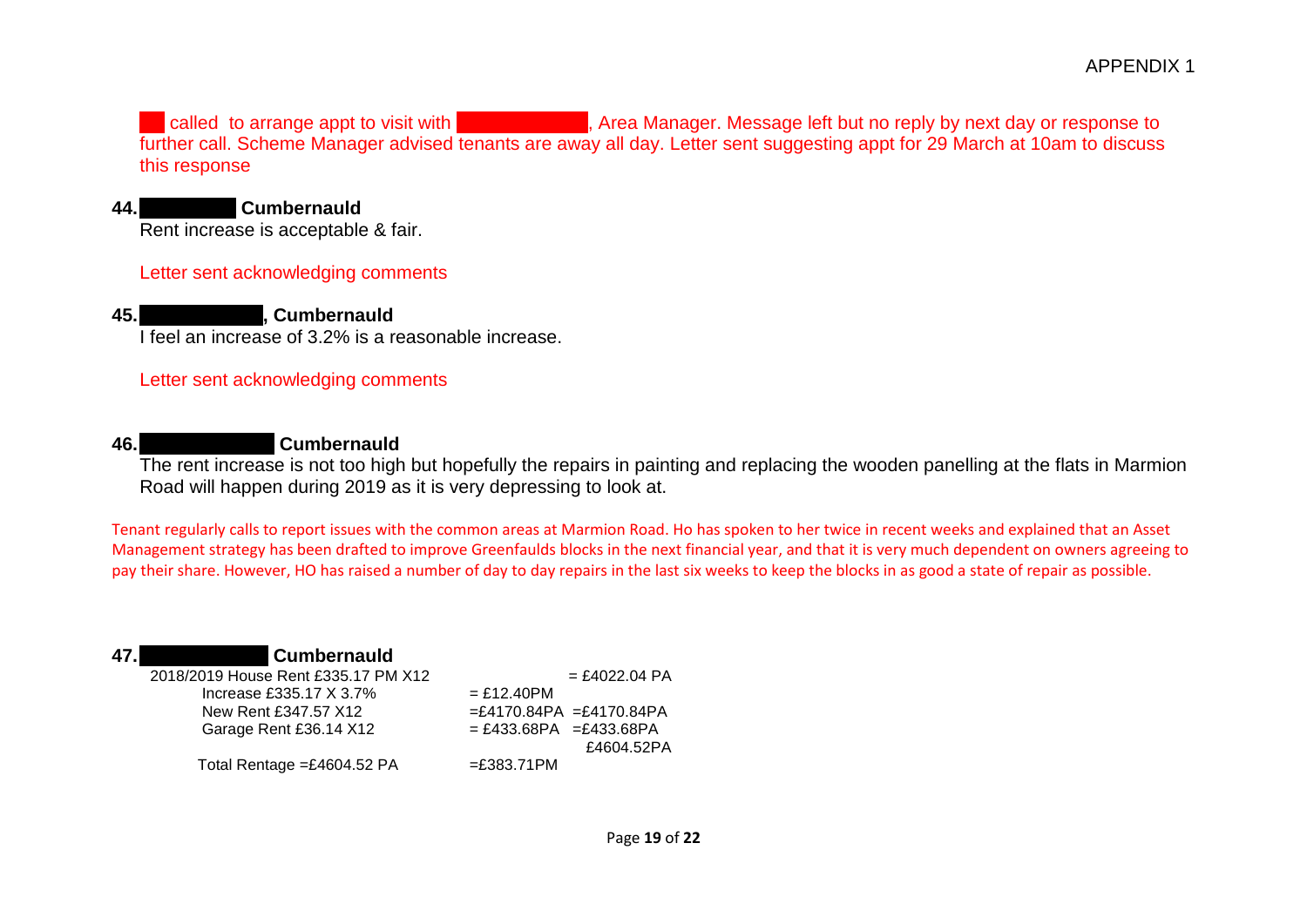#### Letter sent acknowledging comments

Yes to rent increase.

#### No response required.

#### **49. Cumbernauld**

RPI above rate of inflation (currently 2.1%). Tenant not being informed of what planned maintenance.work is to be done. Tenants complaints not being addressed timeously.

HO visit to discuss issues in detail.

#### **50. Cumbernauld**

I don't agree with the rent increase as I personnel thing. We pay enough at the moment. There is too much dampness and repairs required in these flats and treating them is not the answer and affects people health and mental health. The rent should remain the same. Personnel I think it should be less then what it is a present.

Possible damp issues had already been identified during a review of CHR application form, HO had already asked surveyor to inspect and report back. Awaiting outcome, however works have been carried out previously and the tenant had been advised that it's condensation and not damp.

# **51.** Paisley,

Can I ask Sanctuary to please reconsider the proposed increases, benefits no longer pay full rent due to being higher than universal credits allow many are falling into debt. Using Food Banks. I'm sure like all other housing bodies sanctuary must be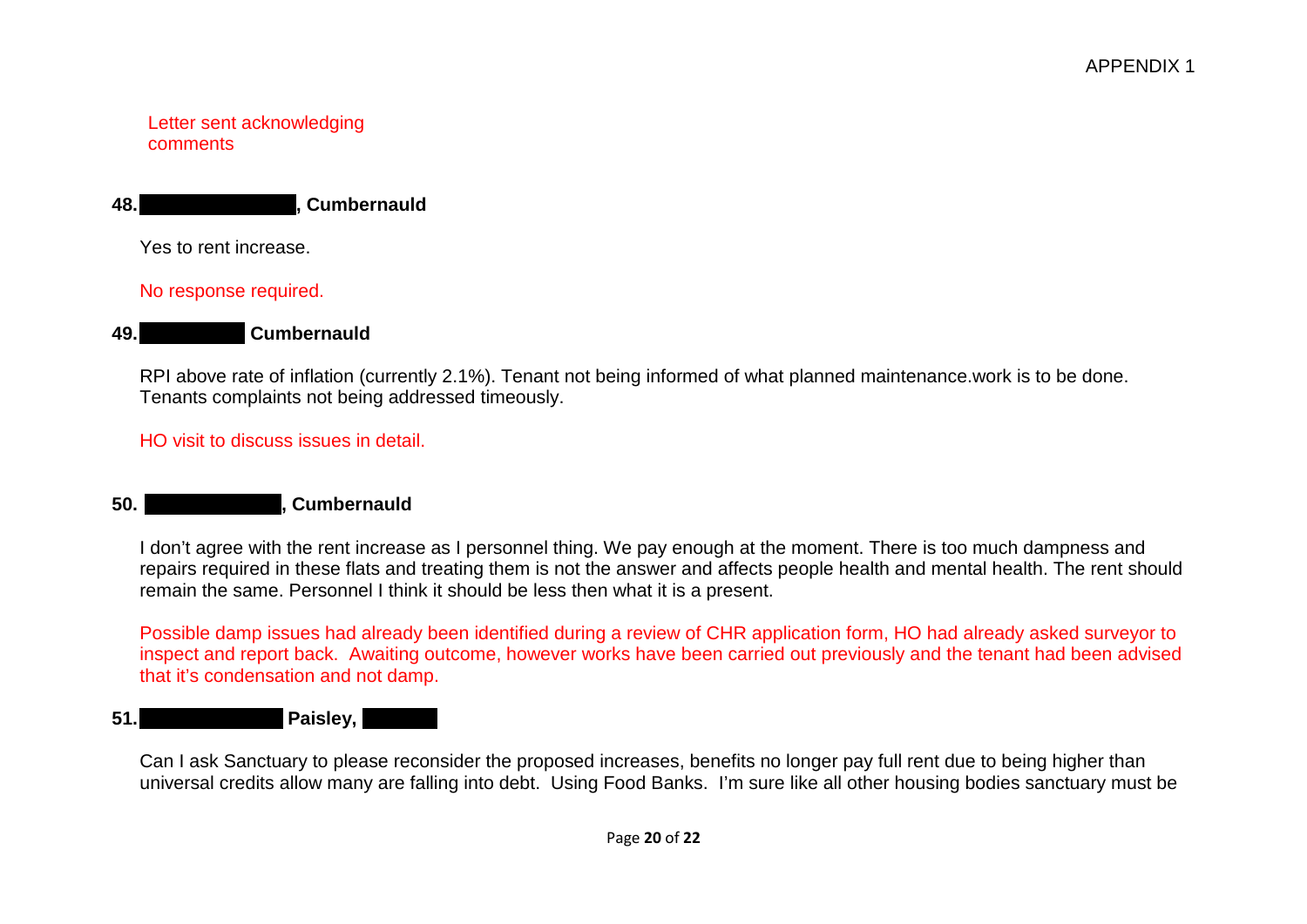seeing increases in those with arrears. We understand the loans you have on these new homes. Please don't push us out of these homes by making it impossible. You have made a massive contribution to the area and its improvement can be a credit to your organisation this is one of the poorest Wards in the area and the families currently facing the move to universal credit will be hit hardest. We are all pulling together to try to persuade you guys to be thoughtful and compassionate to those who want to pay there way but cant

#### 28/02/2019

Letter sent to acknowledge comments

### **52. Dundee, Dundee, Dundee, Dundee,**  $\blacksquare$

I have little objectives to a small rent increase if the money is to be spent on the upkeep of the complex which has deteriorated since we moved into our home. We also feel that safety is paramount and very little appears to be done. New windows require looking at

20/02/2019 Letter sent to acknowledge comments Email sent to Asset Team

# **53. Petition from MP on behalf of tenants in**

"We the undersigned object to the proposed 3% increase by Sanctuary Scotland Housing Association.

The increase proposed by the housing association is above any increase in average wages nor does it reflect the changes to benefits which is impacting on many people.

We request that Sanctuary Scotland Housing Association look again at the proposed rent increase, taking into account the financial difficulties faced by their tenants and come back with a more realistic option."